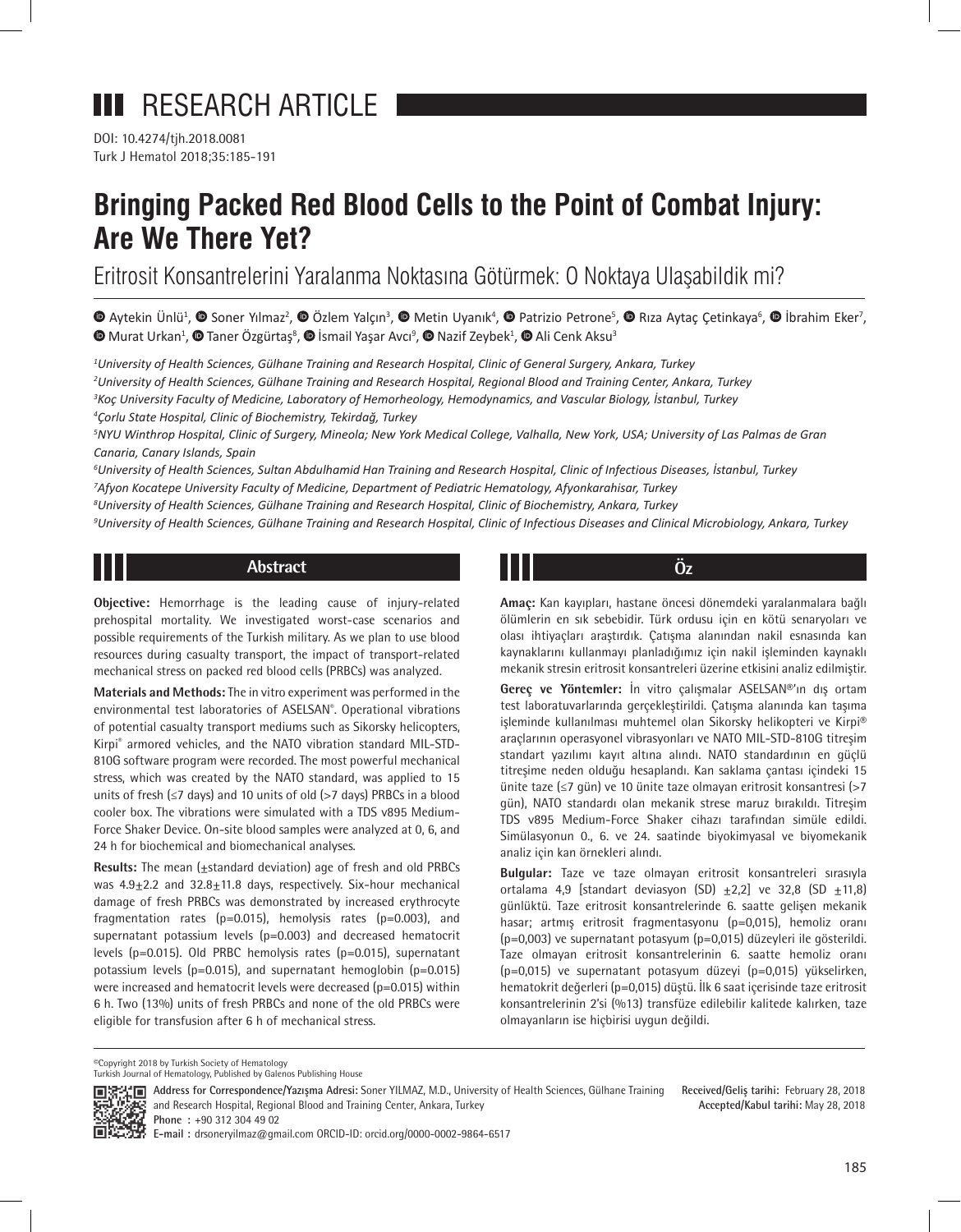**Conclusion:** When an austere combat environment was simulated for 24 h, fresh and old PRBC hemolysis rates were above the quality criteria. Currently, the technology to overcome this mechanical damage does not seem to exist. In light of the above data, a new national project is being performed.

**Keywords:** Combat trauma, Blood transport, Prehospital transfusion, Hemolysis

# **Introduction**

During the last century, 90% of combat-related deaths occurred in the prehospital period (PHP), which only decreased to 75%- 87% in recent military conflicts [1,2,3,4,5,6,7]. PHP mortality may be stratified as nonsurvivable (75%) and potentially survivable (25%) from a medical perspective [5,6,7]. The majority of potentially survivable PHP deaths (90%) were attributed to hemorrhage [7].

The Department of War Surgery of the University of Health Sciences has regarded the above data from recent military conflicts as an essential field of medical research. In order to decrease preventable injury-related deaths in the PHP, acquiring the capability of en route blood transfusion by transporting packed red blood cells (PRBCs) to the point of injury has proved valuable [8].

In a worst-case scenario, prolonged transportation of the already limited PRBC resources by army tactical ambulances and helicopters may be required for casualty evacuation missions. However, movement of these vehicles creates mechanical vibrations with different amplitudes and frequencies, which exert mechanical stress on PRBCs. We investigated the biochemical and biomechanical parameters of PRBCs exposed to vibration for 24 h.

# **Materials and Methods**

The study was designed as a within-subjects, in vitro experiment and was approved by the Yeditepe University Clinical Research Ethics Committee (24/11/2016-682). The study was conducted at the Environmental Test Laboratory of ASELSAN Company (Macunköy, Ankara, Turkey).

**Sonuç:** Taze ve taze olmayan eritrosit konsantrelerinin hemoliz oranları, bu ürünleri muharebe sahasında taşıdığımızda, çoğunun kullanılamaz hale geleceğini göstermektedir. Halihazırda eritrositler üzerinde oluşan mekanik hasarlanmanın önüne geçebilecek bir teknoloji bulunmamaktadır. Yukarıdaki verilerin ışığı altında yeni bir ulusal proje gerçekleştirilmektedir.

**Anahtar Sözcükler:** Harp yaralanmaları, Kan taşınması, Hastane öncesi transfüzyon, Hemoliz

## **Preparation of PRBCs**

All consenting volunteers that met the criteria of the 2016 Turkish National Blood and Blood Products Guide for blood donations were eligible for the study. PRBCs were prepared by the Gülhane Regional Blood and Training Center from whole blood as described by Cetinkaya et al. [9]. The mean volume of PRBCs was 220 $\pm$ 40 mL. We refer to blood of  $\leq$ 7 days as fresh and blood of >7 days as old PRBCs. The mean age of fresh and old PRBCs was 4.9 (SD:  $\pm$ 2.19) and 32.8 (SD:  $\pm$ 11.8), respectively. All PRBCs were placed in an MT-25E cooler box and transported to ASELSAN Laboratories in 15 min. A Tinytag View 2 (TV-4510, UK) temperature data logger was placed in the cooler box and records showed that the temperature remained between 3.2 °C and 3.9 °C.

## **Vibration Analysis and Simulation of Vibration**

The PRBCs were exposed to 24 h of simulated shaking by the LDS v895 Medium-Force Shaker Device (Brüel & Kjær Inc., Denmark). The first step was recording vibration profiles of potential PRBC carriers such as Sikorsky Blackhawk helicopters (S70) (routine flight) (Lockheed Martin, USA) and Kirpi multipurpose armored vehicles (rough terrain, 30 km/h speed) (BMC Inc., Turkey). Vibrations were recorded by the G-Sensor Pro v3.0.5 application for Android devices. Currently, the durability of all military equipment against vibrations is tested using the Test Method 514.6 (MIL-STD-810G, US Army Test and Evaluation Command, 2008) software program. Vibrations of Test Method 514.6 were also recorded. Root mean square acceleration values of three different vibration environments were calculated. Test Method 514.6 had the highest value and was chosen for testing PRBCs for 24 h (Table 1).

**Table 1. Acceleration (a) root mean square (rms) calculations in x, y, and z directions of three different vibration recordings.**

| Vibration medium                     | Vibration movement on<br>X axis | Vibration movement on<br>Y axis | Vibration movement on<br>Z axis | At.rms* |
|--------------------------------------|---------------------------------|---------------------------------|---------------------------------|---------|
| Blackhawk helicopter (S70)           | .007                            | 2.032                           | 9.621                           | 9.885   |
| Kirpi Armored Vehicle                | 7.622                           | 4.510                           | 5.605                           | 10.481  |
| MIL-STD-810G test method 514.6       | 12.187                          | 9.402                           | 15.554                          | 21.883  |
| Total acceleration root mean square. |                                 |                                 |                                 |         |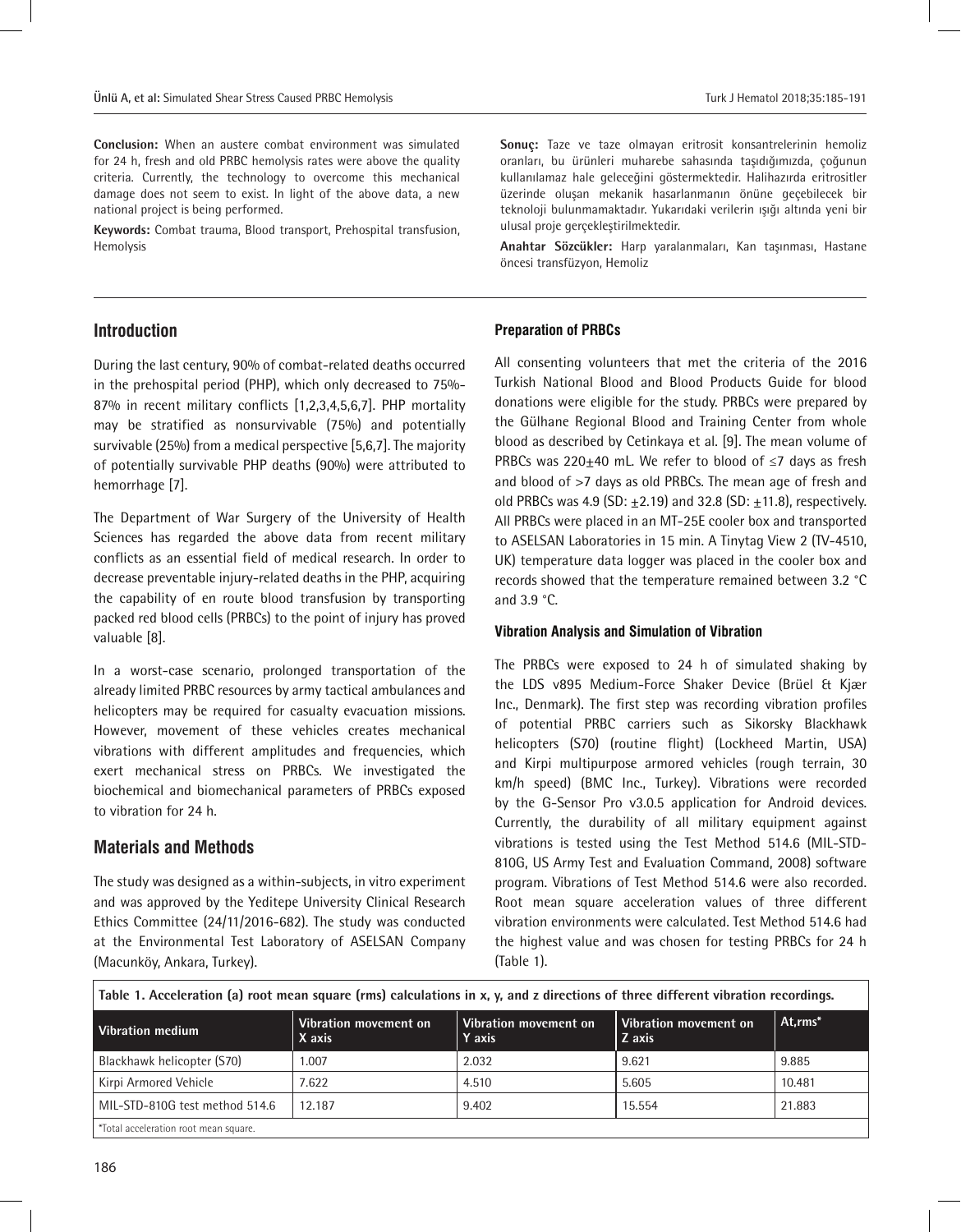#### **Blood Sample Analyses**

Hematocrit, pH, supernatant hemoglobin, supernatant osmolality, supernatant potassium, 2,3-diphosphoglycerate (2,3-DPG), ATP (adenosine 5′-triphosphate), osmotic fragility, erythrocyte deformability, and erythrocyte fragmentation were measured at 0, 6, and 24 h. One milliliter of blood was collected and immediately analyzed for hematocrit and pH measurements via the IRMA TruPoint Blood Gas Analyzer (ITC, System Version 7.1, USA). Supernatant osmolality, potassium (mmol/L), and hemoglobin (g/dL) were measured using a Radiometer ABL 800 (Radiometer Trading, Denmark). ATP was assayed using an ATP assay kit (ab83366; Abcam, UK) and 2,3-DPG was assayed using a human 2,3-DPG enzymelinked immunosorbent assay kit (CK-E11265, Eastbiopharm, China). Osmotic fragility was calculated using the Parpart method [10]. Presence of hemolysis at 0.45%-0.55%, >0.55%, and ≤0.30% NaCl concentrations was defined as normal, increased, and decreased osmotic fragility, respectively. Supernatant hemoglobin values were measured using Drabkin's method [11]. Erythrocyte deformability was determined using a laser-assisted optical rotational cell analyzer (LORCA; RR Mechatronics, the Netherlands). Elongation index (EI) was calculated during the application of 10 steps of shear stress (SS) in the range of 0.3 to 50 Pa; RBC deformability was expressed as EI-SS curves. These EI-SS data were characterized by the maximum EI at infinite SS  $[El_{max}]$  and the SS needed to achieve one-half of this maximum  $(SS_{1/2})$ ; the SS<sub>1/2</sub>/EI<sub>max</sub> ratio was calculated as a normalized measure of  $SS_{1/2}$ .  $SS_{1/2}/EH_{\text{max}}$  is inversely related to RBC deformability such that a lower value indicates better deformability. Red blood cell fragmentation was determined using a Multisizer 3 cell counter system (Beckman Coulter, USA).

# **Statistical Analysis**

In order to determine the number of fresh and old PRBC units, we conducted a priori power analysis. PRBCs in a blood cooler box were exposed to Test Method 514.6 vibrations for 6 h and tested for hemolysis percent and potassium levels. Sample size analysis was performed using the Güç Analizi (Power Analysis) application (Savante Mobile Apps, Google Play). Sample size power was set at 80%. Analysis showed that 15 units of fresh and 10 units of old PRBCs were required for the study. All data were analyzed using SPSS 22 (IBM Corp., Armonk, NY, USA). The Friedman test was used to analyze differences within each group. Upon finding a statistically significant difference, analyses between comparison groups were performed using the Bonferroni-corrected Wilcoxon signed-ranks test. The Mann-Whitney U test was performed for analyzing the differences in biochemical and biomechanical values between the fresh and old PRBCs. As Friedman and Wilcoxon tests were performed for statistical analyses, we used median (minimum/maximum) values for comparative analyses and descriptive purposes. The level of statistical significance was set at 0.05.

# **Results**

Analyses between 0 and 6, 6 and 24, and 0 and 24h were defined as comparisons 1, 2, and 3, respectively.

#### **Analysis of Fresh PRBCs**

There were no statistically significant differences in the erythrocyte deformability parameters of the  $El_{max}$  and  $SS_{1/2}$  values (p=0.14 and p=0.36, respectively) (Figure 1). However, statistically significant erythrocyte fragmentation occurred in comparison 1 [1.72 (1.13/2.43 vs. 2.29 (1.36/3.15), p=0.015], which continued to increase without statistical significance in comparison 2 [2.29 (1.36/3.15) vs. 2.24 (1.69/4.96), p=0.09] (Figure 2). Similarly, hemolysis of erythrocytes was statistically significantly increased in comparison 1 [0.37 (0.19/0.80) vs. 1.49 (0.47/5.09), p=0.003], which continued to increase in comparison 2 with borderline statistical significance [1.49 (0.47/5.09) vs. 1.74 (0.78/5.21), p=0.04] (Table 2). Unsurprisingly, the hemolysis percentage was







**Figure 2.** Cell counts between 15 and 40 fL (decreased cell volume due to fragmentation) of fresh and old samples measured with a Multisizer 3 (Beckman & Coulter, USA) (209x296 mm, 72x72 DPI).

PRBCs: Packed red blood cells.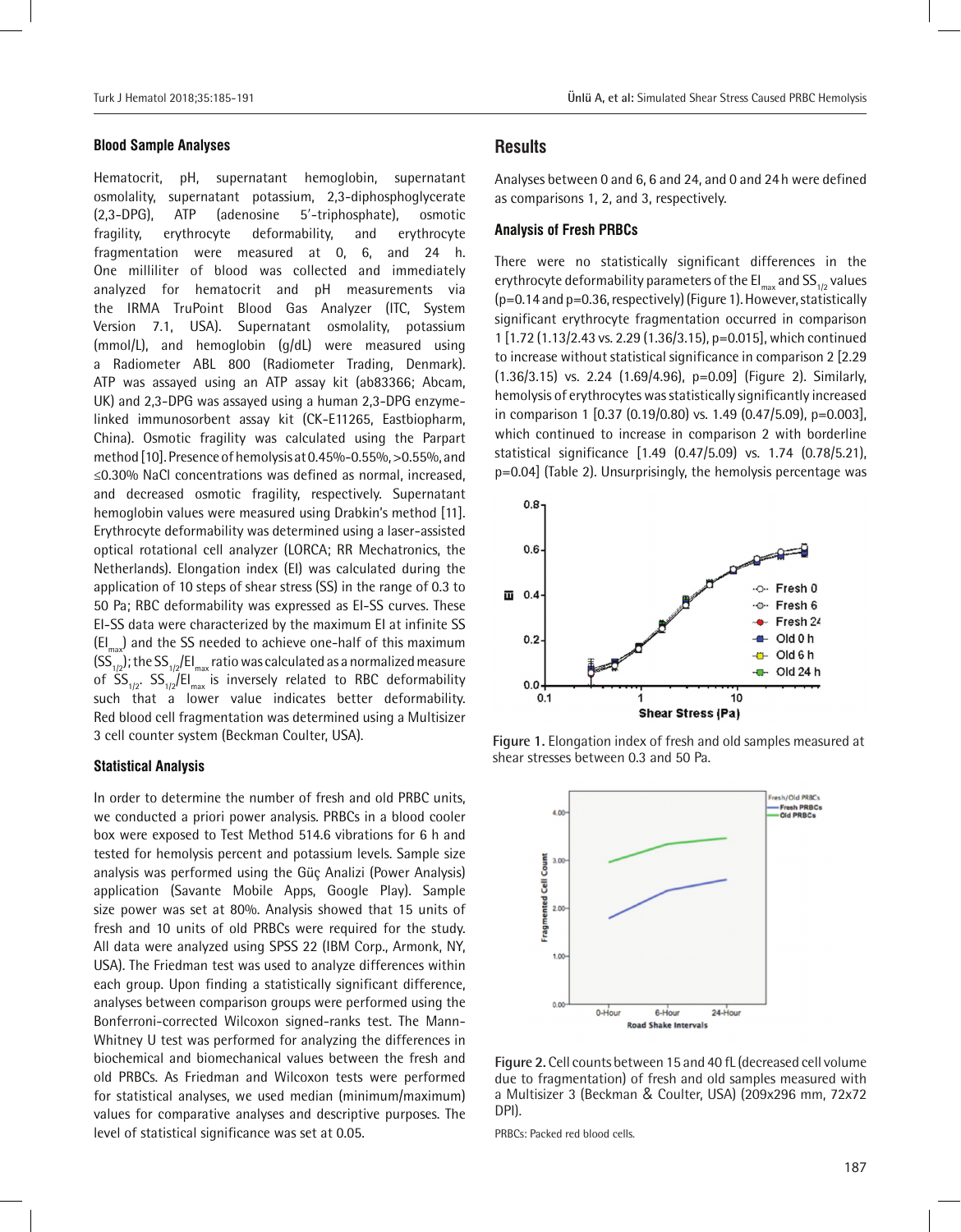also statistically significantly increased in comparison 3 [0.37 (0.19/0.80) vs. 1.74 (0.78/5.21), p=0.003] (Figure 3). Only two fresh PRBC units at 6 h and one PRBC unit at 24 h had hemolysis percentages less than 0.8%.

Simulated SS for 24 h was found to statistically significantly affect pH levels (p=0.001) (Table 2). However, the statistical significance was due to differences in comparison 1 [6.9 (6.9/7.08) vs. 6.8 (6.8/7.0), p=0.003], whereas comparisons 2 [6.8  $(6.8/7.0 \text{ vs. } 6.8 (6.7/7.1), p=1)$  and 3  $[6.9 (6.9/7.08) \text{ vs. } 6.8 (6.7/7.1),$ p=0.05] were not statistically significantly different.

ATP levels decreased significantly in comparison 1 [90.2 (60.88/189.8) vs. 70.4 (38.2/102.9), p=0.003] and comparison 2 [70.4 (38.2/102.9) vs. 84.6 (63.9/166.8), p=0.04]. Likewise, 2,3- DPG levels also decreased statistically significantly in comparison 1 [1.06 (0.9/1.9) vs. 0.86 (0.65/1.35), p=0.003], comparison 2 [0.86 (0.65/1.35) vs. 0.64 (0.53/0.84), p=0.003], and comparison 3 [1.06 (0.9/1.9) vs. 0.64 (0.53/0.84), p=0.003]. However, despite the statistically insignificant increase in osmotic fragility in comparison 1 [0.4 (0.35/0.40) vs. 0.40 (0.4/0.45), p=0.25], continued mechanical agitation resulted in a statistically significant increase in comparison 2 [0.40 (0.4/0.45) vs. 0.45  $(0.4/0.45)$ , p<0.001] and comparison 3  $[0.4 (0.35/0.40)$  vs. 0.45 (0.4/0.45), p<0.001]. The supernatant hemoglobin levels were not significantly increased in comparison 1 [0.08 (0.02/0.17) vs. 0.07 (0.02/0.17), p=0.08] and comparison 2  $[0.07 (0.02/0.17)$  vs. 0.11 (0.02/0.3), p=0.09]. However, the difference was statistically significant in comparison 3 [0.08 (0.02/0.17) vs. 0.11 (0.02/0.3), p=0.009]. Supernatant osmolality was statistically significantly decreased in comparison 1 [284 (248/307) vs. 265.4 (234/292), p=0.003], comparison 2 [265.4 (234/292) vs. 259 (227.7/293), p=0.003], and comparison 3 [284 (248/307) vs. 259 (227.7/293), p=0.003]. Naturally, mechanical agitation caused a significant



**Figure 3.** Differences in hemolysis percentages between fresh and old packed red blood cells during road shaking simulation. PRBCs: Packed red blood cells.

increase in supernatant potassium in comparison 1 [21.8 (10.2/33.12) vs. 32.9 (21/40.7), p=0.003], comparison 2 [32.9  $(21/40.7)$  vs. 37.7  $(27/44.5)$ , p=0.003], and comparison 3  $[21.8]$ (10.2/33.12) vs. 37.7 (27/44.5), p=0.003]. As a result of fresh PRBC hemolysis, hematocrit levels were significantly decreased in comparison 1  $[62.4 (50/79.1)$  vs. 48  $(38.3/80)$ , p=0.015] and comparison 3 [62.4 (50/79.1) vs. 46.4 (36/60.4), p=0.015) (Table 2).

## **Analysis of Old PRBCs**

No statistically significant differences in  $EI_{max}$  and  $SS_{1/2}$  values were found in any of the comparisons (p>0.05) (Figure 1). Fragmentation rates of old PRBCs continued to increase without significance in comparison 1 [3.01 (1.3/4.39) vs. 2.53 (1.62/5.69), p>0.05] and comparison 2 [2.53 (1.62/5.69) vs. 3.20 (1.3/6.71), p>0.05] (Figure 2). The median (min/max) hemolysis percentage of old PRBCs at 0, 6, and 24 h were 0.7 (0.26/0.8), 2.47 (1/6.44), and 2.95 (1.31/10.3), respectively, and the increases were statistically significant (p<0.05) (Table 2). Hemolysis percentages of all blood bags were above 0.8% after 6 h of simulation.

ATP and osmotic fragility values showed no significant changes in any of the comparisons (p>0.05). However, there were significant differences in supernatant osmolality values in comparison 1 [240.3 (191/274.1) vs. 235 (189.4/268), p=0.015], comparison 2 [235 (189.4/268) vs. 233.9 (185/266), p=0.015], and comparison 3 [240.3 (191/274.1) vs. 233.9 (185/266), p=0.015]. Supernatant potassium values in comparison 1 [38.6 (28.3/48.6) vs. 42.8 (32.9/53.5), p=0.015], comparison 2 [42.8 (32.9/53.5) vs. 43.5 (33.5/56.2)], and comparison 3 [38.6 (28.3/48.6) vs. 43.5 (33.5/56.2), p=0.015] were also statistically significant. Likewise, 2,3-DPG values in comparison 1 [1.16 (0.84/1.58) vs. 0.74  $(0.6/1)$ , p=0.015], comparison 2  $[0.74 (0.6/1)$  vs. 0.61  $(0.53/0.76)$ .  $p=0.015$ , and comparison 3 [1.16 (0.84/1.58) vs. 0.61 (0.53/0.76), p=0.015] were statistically significantly different. Supernatant Hb levels increased significantly in comparison 2 [0.07 (0.02/0.11) vs. 0.19 (0.12/0.44), p=0.013], while differences between comparisons 1 [0.10 (0.03/0.2) vs. 0.07 (0.02/0.11), p=0.2] and 3 [0.10 (0.03/0.2) vs. 0.19 (0.12/0.44), p=0.06] were statistically insignificant. The hematocrit levels were also statistically significantly decreased in comparison 1 [58 (44.7/70.2) vs. 45.9 (34.3/56.6), p=0.015] and comparison 3 [58 (44.7/70.2) vs. 43.6 (34/49.5), p=0.015] (Table 2).

#### **Analyses of Differences between Fresh and Old PRBCs**

2,3-DPG levels between the fresh and old PRBCs were not statistically significantly different (p>0.05). The ATP levels of fresh PRBCs at 0 h were significantly higher (p<0.001), but the differences in analysis at 6 and 24 h were not statistically significant (p>0.05). Supernatant hemoglobin levels and hemolysis percentages between fresh and old PRBCs were not statistically significantly different (p>0.05). Supernatant K levels of old PRBCs were statistically significantly higher than those of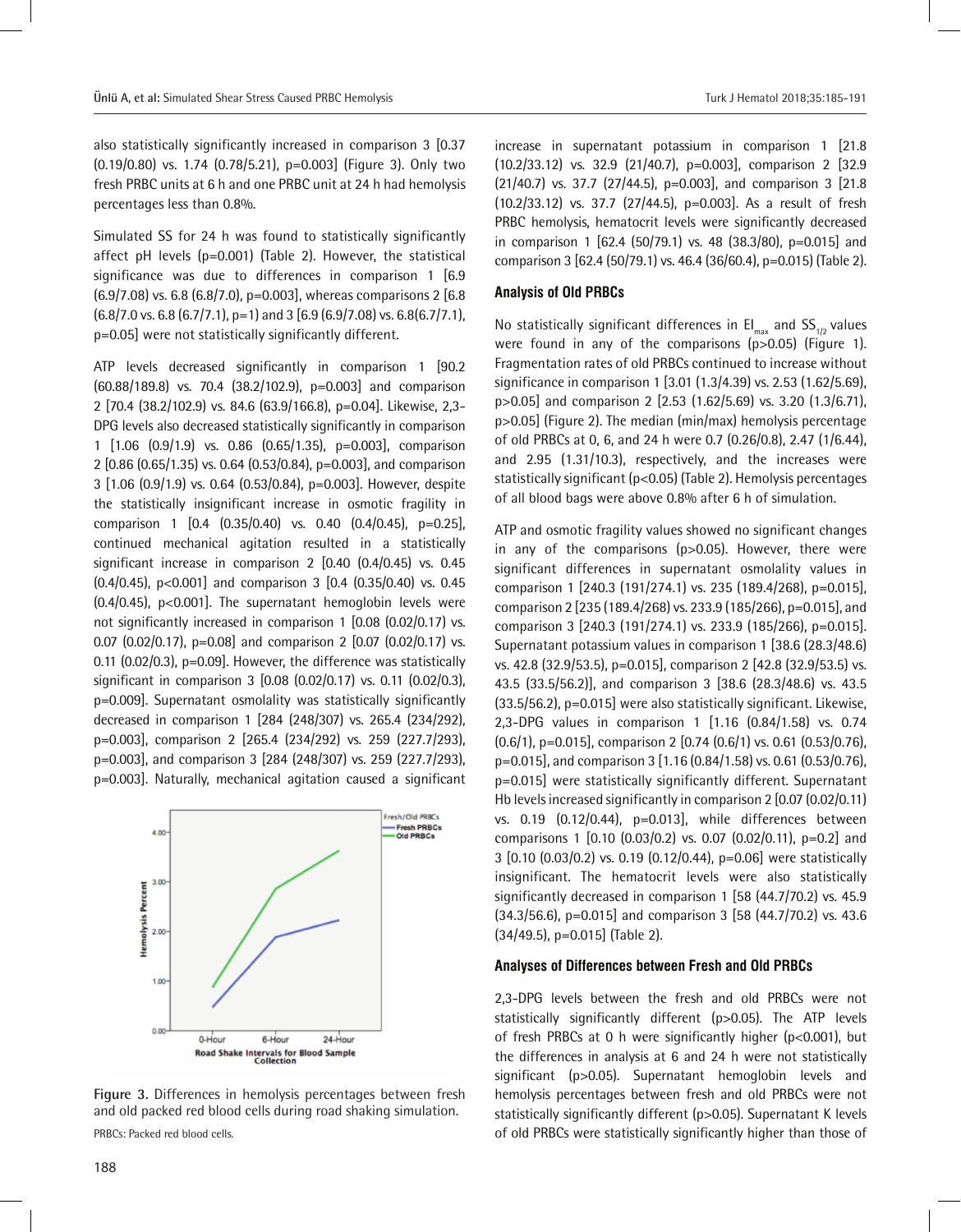| blood cooler box.                                  |                       |                                     |                                                 |         |                                                                                                                                                         |                                           | Table 2. Effect of simulated Test Method 514.6 (MIL-STD-810G) shaking on biochemical and biomechanical values of fresh and old packed red blood cell stored in |         |                                  |                          |                      |
|----------------------------------------------------|-----------------------|-------------------------------------|-------------------------------------------------|---------|---------------------------------------------------------------------------------------------------------------------------------------------------------|-------------------------------------------|----------------------------------------------------------------------------------------------------------------------------------------------------------------|---------|----------------------------------|--------------------------|----------------------|
| <b>Parameters</b>                                  |                       | Fresh PRBCs (14 Units) [Median (Min | $Max$ ]                                         |         |                                                                                                                                                         | Old PRBCs (10 Units) [Median (Min / Max)] |                                                                                                                                                                |         |                                  | Fresh PRBCs vs Old PRBCs |                      |
|                                                    | Before shaking        | After 6 h of<br>shaking             | 24 h of<br>$\overline{a}$<br>After 2<br>shaking | p-value | Before shaking                                                                                                                                          | After 6 h of<br>shaking                   | After 24 h of<br>shaking                                                                                                                                       | p-value | $(0 - h \text{ our})$<br>p-value | p-value<br>(6-hour)      | p-value<br>(24-hour) |
| 공                                                  | 6.9(6.9/7.08)         | 6.8 (6.8/7.0)                       | 6.8(6.7/7.1)                                    | 0.001   | 6.4(6.32/6.72)                                                                                                                                          | 6.4(6.3/6.7)                              | 6.4(6.2/6.7)                                                                                                                                                   | 0.53    | 0.001                            | 0.001                    | 0.001                |
| Supernatant<br>Osmolality<br>(mOsm/kg)             | 284 (248/307)         | 265.4 (234/292)                     | 259 (227.7/293)                                 | 0.001   | 240.3 (191/274.1)                                                                                                                                       | 235 (189.4/268)                           | 233.9 (185/266)                                                                                                                                                | 0.001   | 0.001                            | 0.001                    | 0.004                |
| Supernatant K <sup>+</sup><br>(mm <sub>0</sub> /L) | (10.2/33.12)<br>21.8  | 32.9 (21/40.7)                      | 7/44.5<br>37.7 (27)                             | 0.001   | 38.6 (28.3/48.6)                                                                                                                                        | 42.8 (32.9/53.5)                          | 43.5 (33.5/56.2)                                                                                                                                               | 0.001   | 0.001                            | 0.001                    | 0.005                |
| Supernatant Hb<br>(y/d)                            | 0.08 (0.02/0.17)      | $0.07(0.02 - 0.17)$                 | 0.11(0.02/0.3)                                  | 0.015   | 0.10(0.03/0.2)                                                                                                                                          | $0.07(0.02 - 0.11)$                       | 0.19(0.12/0.44)                                                                                                                                                | 0.01    | 0.26                             | 0.19                     | 0.10                 |
| Osmotic fragility                                  | 0.4(0.35/0.40)        | 0.40(0.4/0.45)                      | .4/0.45<br>0.45(0.                              | 0.001   | 0.45(0.4/0.5)                                                                                                                                           | 0.45(0.4/0.5)                             | 0.47(0.4/0.55)                                                                                                                                                 | 0.057   | 0.001                            | 0.001                    | 0.07                 |
| $2,3$ DPG (mmol/<br>mL) <sup>**</sup>              | 1.06(0.9/1.9)         | 0.86(0.65/1.35)                     | 53/0.84)<br>0.64(0.                             | 0.001   | 1.16(0.84/1.58)                                                                                                                                         | 0.74(0.6/1)                               | 0.61 (0.53/0.76)                                                                                                                                               | 0.001   | 0.6                              | $\overline{C}$           | 0.2                  |
| ATP (pmol/mL)                                      | (60.68/189.8)<br>90.2 | (38.2/102.9)<br>70.4                | (63.9/166.8)<br>84.6                            | 0.001   | 60.9(49.5/73.6)                                                                                                                                         | 68.4 (50.2/85.6)                          | 76.4 (58.6/120)                                                                                                                                                | 0.06    | 0.001                            | 0.9                      | 0.4                  |
| Fragmentation                                      | 1.72(1.13/2.43)       | 2.29 (1.36/3.15)                    | 69/4.96)<br>2.24(1.                             | 0.008   | 3.01 (1.3/4.39)                                                                                                                                         | 2.53 (1.62/5.69)                          | 3.20 (1.3/6.71)                                                                                                                                                | 0.67    | 0.007                            | 0.43                     | 0.06                 |
| Hemolysis (%)                                      | 0.37 (0.19/0.80)      | 1.49 (0.47/5.09)                    | 78/5.21)<br>1.74(0.                             | 0.001   | 0.7(0.26/0.8)                                                                                                                                           | 2.47 (1/6.44)                             | 2.95(1.31/10.3)                                                                                                                                                | 0.001   | 0.06                             | 0.08                     | 0.08                 |
| Deformability**<br>(EIMAX)                         | 0.65(0.61/0.67)       | 0.65(0.6/0.7)                       | 6/0.7<br>0.66(0.1)                              | 0.91    | 0.63(0.6/0.7)                                                                                                                                           | 0.62(0.6/0.7)                             | 0.63(0.61/0.65)                                                                                                                                                | 0.14    | 0.003                            | 0.004                    | 0.004                |
| Deformability**<br>$(S_{\text{min}})$              | 2.5 (2.12/2.97)       | 2.56 (2.03/3.03)                    | 3/3.04<br>2.7(2.1)                              | 0.42    | 2.20 (1.88/2.93)                                                                                                                                        | 2.19 (1.89/2.94)                          | 2.15 (1.87/2.79)                                                                                                                                               | 0.14    | 0.031                            | 0.036                    | 0.004                |
| Hematocrit (%)                                     | 62.4(50/79.1)         | 48 (38.3/80)                        | (60.4)<br>46.4 (36)                             | 0.001   | 58 (44.7/70.2)                                                                                                                                          | 45.9 (34.3/56.6)                          | 43.6 (34/49.5)                                                                                                                                                 | 0.001   | $\overline{0}$ .                 | 0.09                     | $\overline{0}$       |
|                                                    |                       |                                     |                                                 |         | 2,3 DPG: 2,3 Diphosphoglycerate, El <sub>liaxs</sub> Maximum elongation index, SS <sub>1p</sub> : Half elongation index, PRBCs: Packed red blood cells. |                                           |                                                                                                                                                                |         |                                  |                          |                      |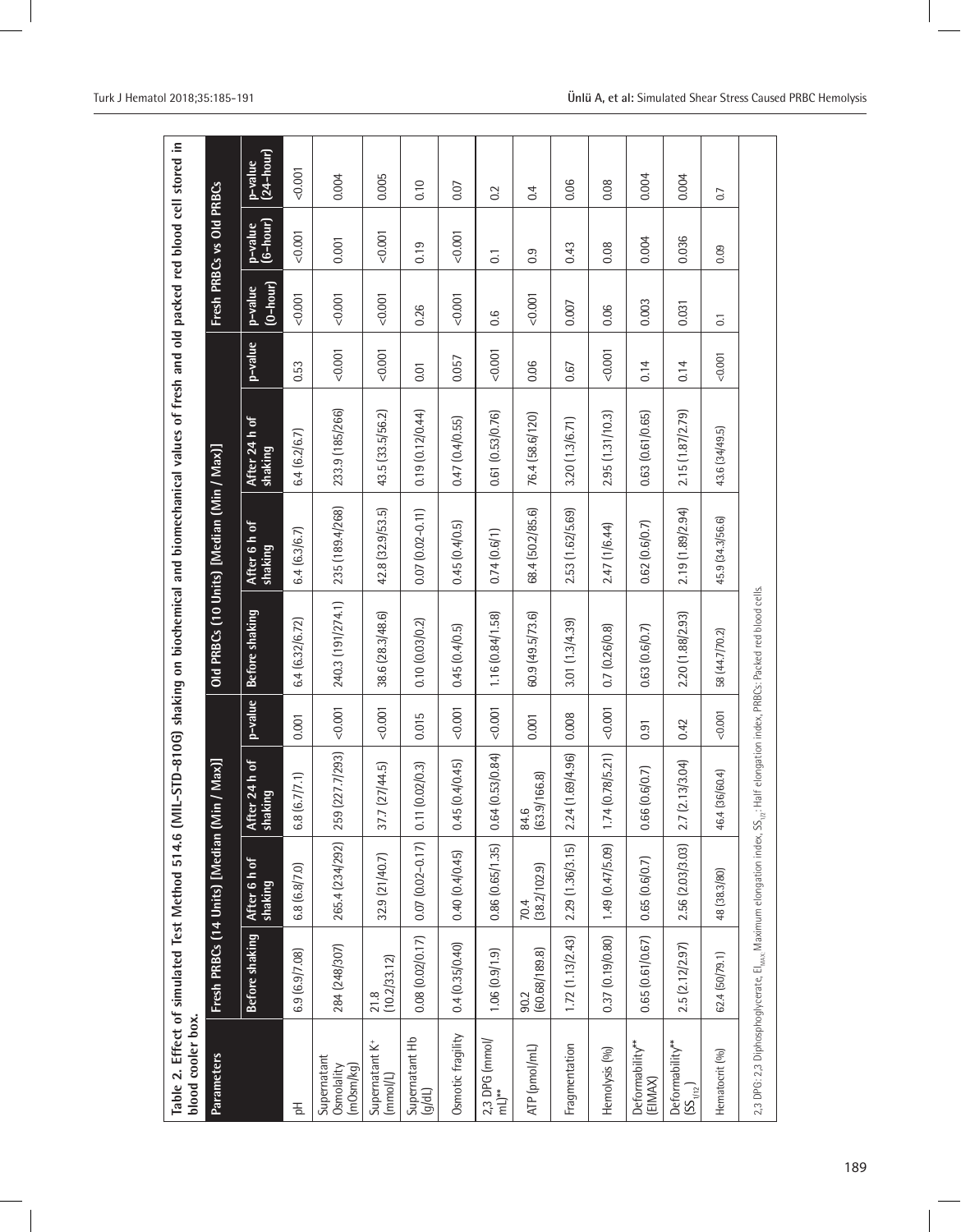the fresh PRBCs in all three successive analyses (p<0.001, p<0.001, p=0.005, respectively). The other biochemical analyses are shown in Table 2. EI<sub>max</sub> (p=0.003, p=0.004, p=0.004, respectively) and  $SS_{1/2}$  (p=0.031, p=0.036, p=0.004, respectively) values of fresh PRBCs were significantly better in all comparisons. Fragmentation rates of fresh erythrocytes were significantly lower at 0 h; however, the difference was not significant at 6 or 24 h (Table 2).

# **Discussion**

In order to prevent hemorrhage-related early mortality, strategies that comprise crystalloid use, a high ratio of fresh frozen plasma, and platelets in PRBC transfusion protocols have been developed [12]. Malsby et al. [13] reported the initial military experience of en route blood product transfusion for combat trauma casualties. Transfusions were started aboard upon receiving the casualties from the point of injury. More interestingly, clinical indications for transfusion were appreciated and executed by well-trained flight medics. They concluded that flight medic-initiated transfusions were safe and effective and studies to determine the effect of PHP transfusion on outcomes were required. Brown et al. [8] performed an outcomes study and showed that PHP PRBC transfusion was associated with significant 24-h and 30-day reduction in mortality rates. They also showed that trauma-induced coagulopathy was reduced by 88%.

In order to take the transfusion capability closer to the point of injury, some practical questions about blood logistics need answers for future planning, such as: "If PRBCs could be kept at 4 °C, would their quality be maintained after prolonged transport times?" Otani et al. [14] investigated whether a helicopter flight affected the quality and shelf-life of RBCs. Seven days after donation, five units of PRBCs were packed into a blood cooler box and transported in a helicopter for 4 h. Then they were stored again and their quality was evaluated 7, 14, 21, and 42 days after donation. Only supernatant hemoglobin and hemolysis levels were slightly increased 42 days after donation. Supernatant potassium, hematocrit, pH, and 2,3-DPG levels at 42 days remained unchanged.

Boscarino et al. [15] exposed 20 units of pooled PRBCs (7 days old) in a Golden Hour container to a 30,000-foot parachute descent, followed by carrying the container in a rucksack for 12 h in an environment of 48 °C and 9% humidity. They investigated the biochemical (pH, lactate, potassium, and ATP) and biomechanical  $\left(\mathsf{El}_{\mathsf{max}}\right)$  half  $\mathsf{El}_{\mathsf{max}}$ , percent hemolysis, and morphology) parameters and found no significant impact on markers of RBC stress.

In our worst-case scenario, blood supplies are limited and the forward-deployed fresh and old blood products will be subject to continuous shear forces due to perpetual tactical evacuation missions. As the above-mentioned studies' simulated conditions showed no resemblance to our envisioned combat environment, we have designed a 24-h simulation study.

Our study was performed in "within limits" temperature settings, as hemolysis would increase linearly with temperature [16]. When blood is collected in a bag with limited amounts of dextrose, phosphate, and adenine to maintain ATP and 2,3-DPG levels, erythrocytes metabolize these preservatives to maintain their integrity. The lactate level increases progressively in the blood bag, which decreases the pH and 2,3-DPG levels during the storage period [17,18]. Decreased ATP levels reduce the deformability of the cells and cellular homeostasis [19]. Approximately 25% of ATP content and over 90% of 2,3-DPG is lost in a unit of PRBCs after 42 days of storage [20]. As this study lacks control groups, the decrease in erythrocyte metabolism-related parameters cannot be solely attributed to shear stress. The pH levels of fresh PRBCs decreased significantly in the first 6 h.

Storage temperatures of 1 °C to 4 °C slow the RBC metabolism and decrease the energy demand. However, storage at 4 °C impairs the ATP-dependent potassium pump, resulting in potassium leakage. The extracellular potassium concentration increases by approximately 1 mEq/L per day until the intracellular and extracellular potassium ions reach equilibrium. Potassium loading may be of clinical importance in patients receiving massive transfusions[21]. After 24 h, the supernatant potassium level of fresh and old PRBCs was significantly higher by 71% and 87% than the expected value.

According to the European Directorate for the Quality of Medicine-Healthcare of the Council of Europe (EDQM) criteria and the North American Blood Quality Licensure, the acceptable level of hemolysis has been set at 0.8% and 1%, respectively [22]. The EDQM hemolysis criterion has been approved by the Turkish National Blood and Blood Products Guide (2016) [23]. After 6 and 24 h of shear stress, only 2 (13%) and 1 (6.6%) of the fresh blood packs were eligible for transfusion, respectively. None of the old PRBCs were found eligible at the 6-h test. Mechanical agitation significantly increased hemolysis and fragmentation values of fresh and old PRBCs at 6-h and 24-h analyses. Decreases in hematocrit levels were observed in fresh and old PRBCs at the 6-h analysis.

Storage-induced red blood cell damage increases osmotic fragility, especially after 5 weeks [24]. Increased osmotic fragility was evident in old PRBCs. However, mechanical stress significantly increased osmotic fragility values of fresh PRBCs, especially after 6 h of simulation.

Erythrocytes may deform under a wide range of mechanical stresses and LORCA is capable of measuring the deformation, which is usually presented as the maximum elongation index  $\left(EI_{\text{max}}\right)$  and half maximum elongation index  $\left(SS_{1/2}\right)$ . Boscarino et al.[15] exposed PRBCs to parachute descent and 12 h of simulated soldier patrol and found no shear stress-related differences. In our